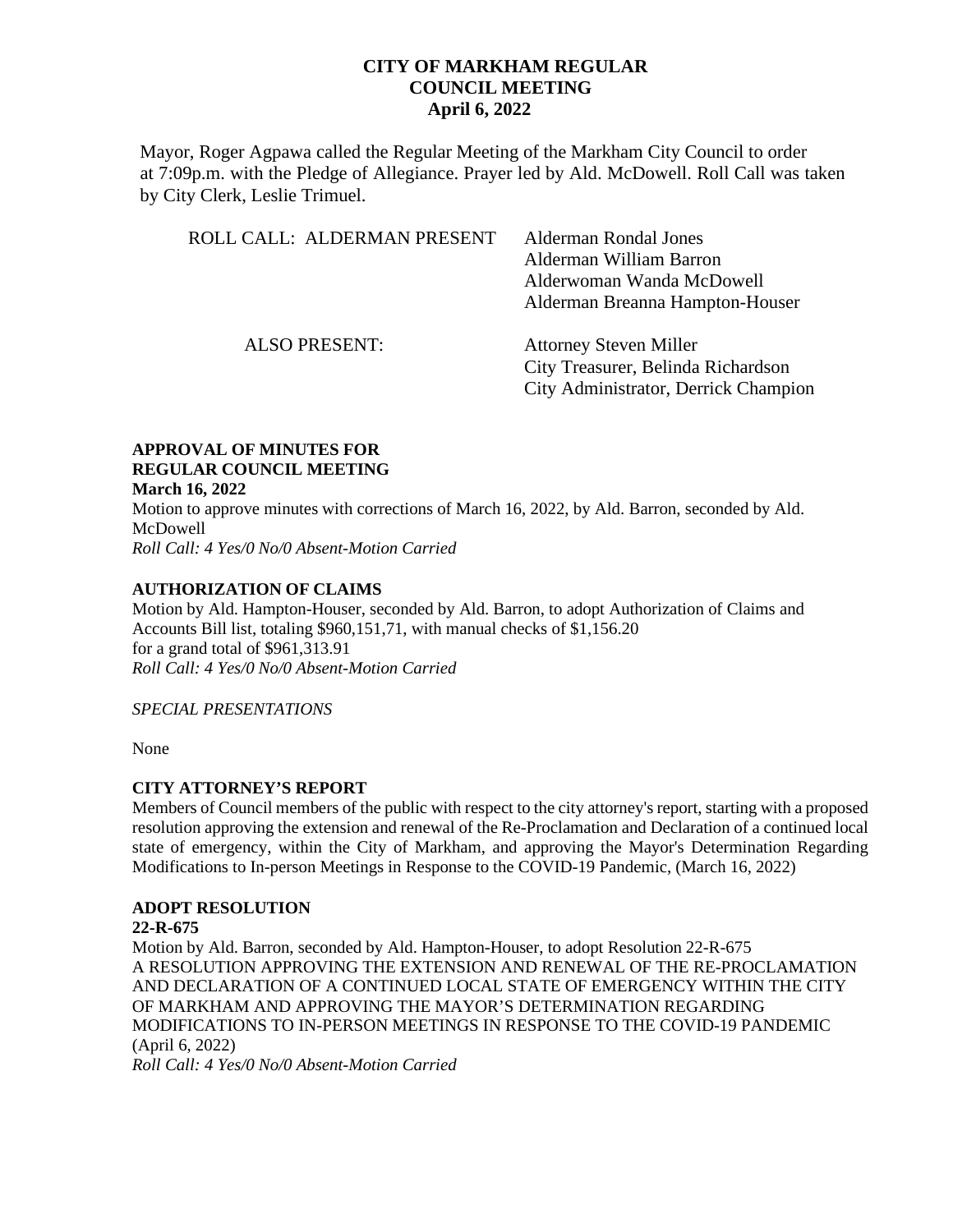# **April 6, 2022**

### **ADOPT RESOLUTION**

#### **22-R-676**

Motion by Ald. Hampton-Houser, seconded by Ald. Jones, to adopt Resolution 22-R-676 A RESOLUTION AUTHORIZING THE CITY OF MARKHAM'S PARTICIPATION IN THE 2022 PROGRAM YEAR, COOK COUNTY COMMUNITY DEVELOPMENT GRAN PROGRAM. *Roll Call: 4 Yes/0 No/0 Absent-Motion Carried* 

### **CLERK REPORT**

Three Business Licenses: Auto Services Xpress, LLC 167 Dixie Food & Liquor, LLC O'Meesha's Enterprises, LLC

### **OPEN FLOOR**

Motion to open floor by Ald. Barron, seconded by Ald. Jones to Auto Services Xpress, LLC

*Roll Call: 4 Yes/0 No/0 Absent-Motion Carried* 

*Mayor Agp***a***wa* - Good evening. Auto Services, LLC, the City Council here may have some questions about your business tonight. So why don't you just open up by telling us what your business is and what you're going to do over there.

*Auto Express* - My business is doing service to vehicles and body work and also doing my own service because I have a dealership also in Midlothian, we do our customers service thru the service over there. *Mayor Agpawa* - Council Do you all have any questions at this business tonight?

*Ald. Jones* – Is this your first enterprise?

*Auto Express* - Yes, it is this is a first service and mechanics, but we've been in the car dealers business for the past 10 years now.

*Ald. Jones* – Do you have any cars outside?

*Auto Express* - We don't have any cars being worked on outside, no everything is indoors.

*Derrick Champion* - He's got a seal.

*Ald. Barron* - It was the body shop that was there before on Central Park.

*Mayor Agpawa – Okay, any other questions?* 

### **CLOSE FLOOR**

Motion to close floor by Ald. Barron, seconded by Ald. McDowell to Auto Services Xpress, LLC *Roll Call: 4 Yes/0 No/0 Absent-Motion Carried* 

### **GRANT LICENSE**

Motion to grant license by Ald. Barron, seconded by, Ald. Jones to Auto Services Xpress, LLC *Roll Call: 4 Yes/0 No/0 Absent-Motion Carried* 

**Mayor Agpawa** – Mr. Youseff see the Building Department tomorrow about licensure.

### **OPEN FLOOR**

Motion to open floor by Ald. Barron, seconded by Ald. Jones to 167 Dixie Food & Liquor, LLC *Roll Call: 4 Yes/0 No/0 Absent-Motion Carried*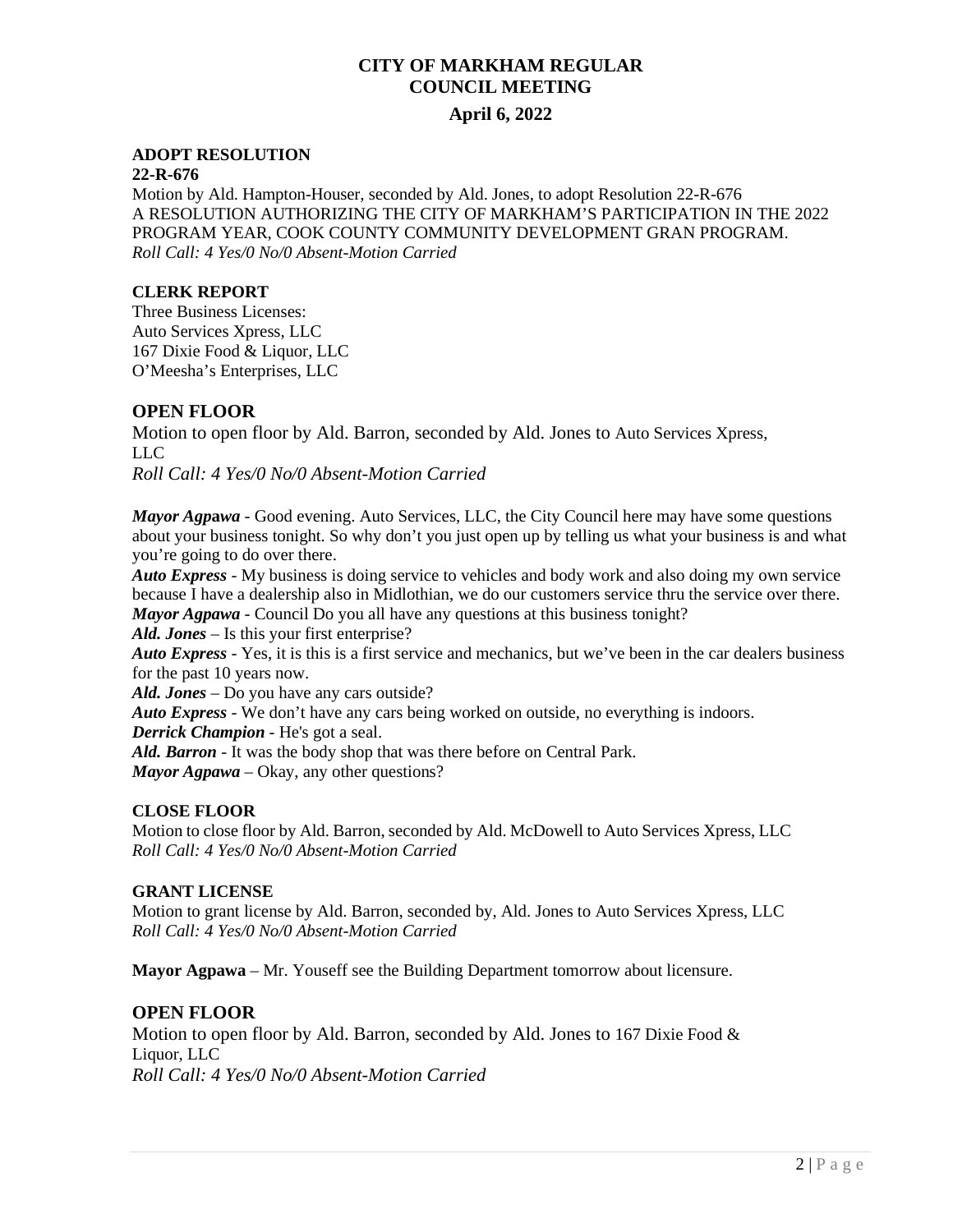# **April 6, 2022**

*Mayor Agpawa* – Well, good evening, if you would tell us about your business this evening, the Council here tonight., may have some questions. You've already gone to your inspections and signed up, so tell us a little bit about your service.

*167 Dixie* - We have the liquor store with packaged food and liquor, that's it.

*Ald. Jones* – Are you already in business?

**167 Dixie** – Yes, we already have a couple of licenses in the City of Markham, I'm the business owner or 159th and Crawford, the Shell Gas Station and also159th and Crawford the Mobile.

*Ald. Jones* – Is this new for them?

*Mayor Agpawa* – Yes, they're taking over that business, under new ownership. Okay, any questions?

### **CLOSE FLOOR**

Motion to close floor by Ald. Barron, seconded by Ald. McDowell- to 167 Dixie Food & Liquor, LLC *Roll Call: 4 Yes/0 No/0 Absent-Motion Carried* 

## **GRANT LICENSE**

Motion to grant license by Ald. McDowell, seconded by, Ald. Barron to 167 Dixie Food & Liquor LLC *Roll Call: 4 Yes/0 No/0 Absent-Motion Carried* 

## **OPEN FLOOR**

Motion to open floor by Ald. Barron, seconded by Ald. McDowell to Meesha's Enterprises, LLC *Roll Call: 4 Yes/0 No/0 Absent-Motion Carried* 

*Mayor Agpawa* - Okay, good evening, O'Meesha we would like it for you to tell us the nature of your business for the City Council tonight. And it looks like you've passed all your inspections as well.

*O'Meeshas* - Our restaurant that is offering upscale soul food and America Cuisines with a twist of Creole and upscale a bar you know bar food menus as well. But we are a restaurant.

*Mayor Agpawa* – Council any questions?

*Ald. Hampton-Houser* – Miss Omeesha this at Knotty Luxe, correct?

# *O'Meeshas* - Yes.

*Ald. Hampton-Houser* - I do want to just say one thing. I think you're an excellent cook. I have actually tasted your food and appreciate you all being in compliance with the City of Markham protocols, by coming in to receive your business license Knotty Luxe as well. I appreciate you very much. Thank you we'll make sure we make them congratulations.

### **CLOSE FLOOR**

Motion to close floor by Ald. Barron, seconded by Ald. McDowell- to Meesha's Enterprises, LLC

*Roll Call: 4 Yes/0 No/0 Absent-Motion Carried* 

### **GRANT LICENSE**

Motion to grant license by Ald. Barron, seconded by, Ald. Jones to Meesha's Enterprises, LLC *Roll Call: 4 Yes/0 No/0 Absent-Motion Carried*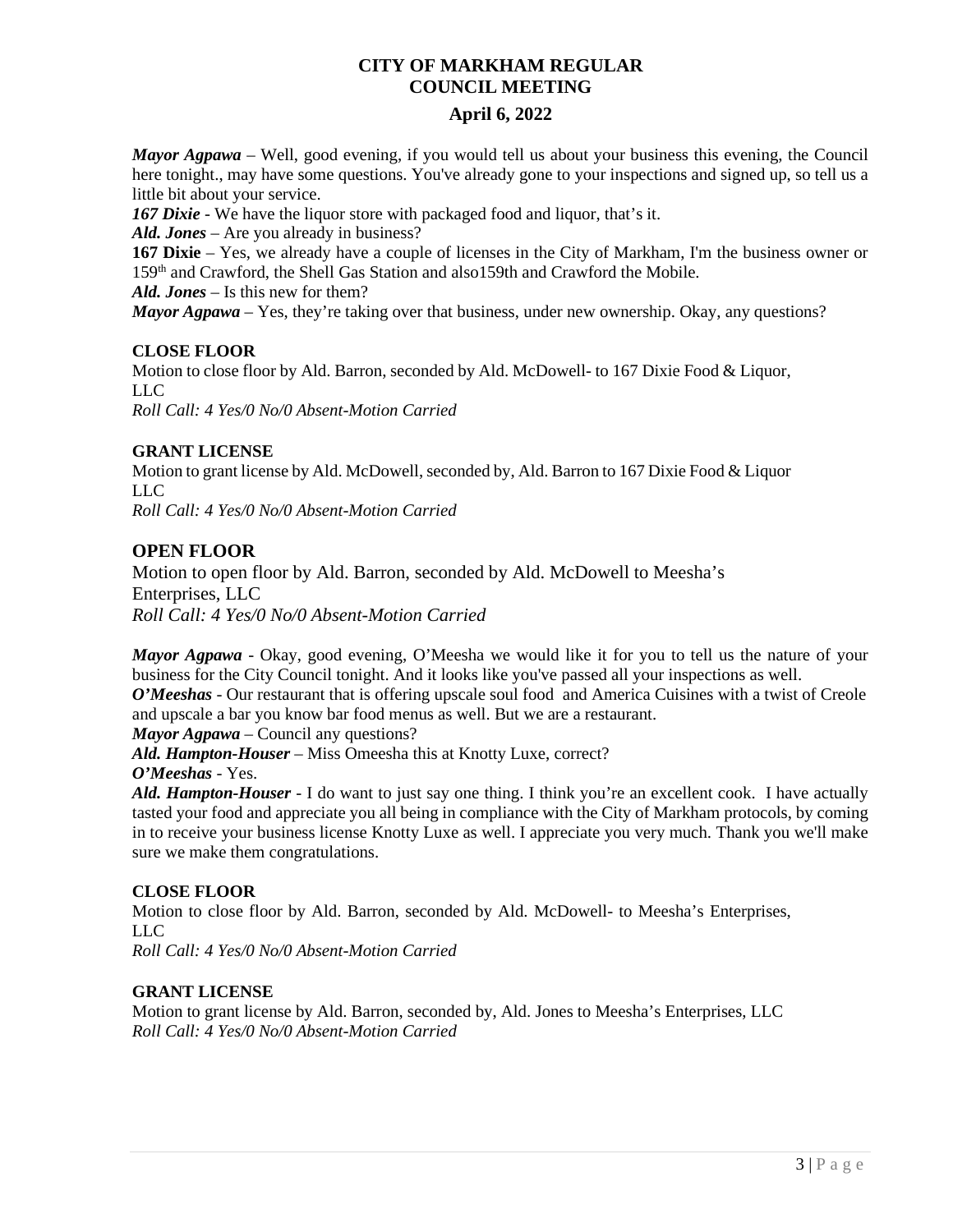#### **MAYOR'S REPORT**

Good evening, everyone I just have one item tonight to mention about spring cleaning. We're hoping to get it started about May  $9<sup>th</sup>$ , that's our target time. Obviously, we're heading to our months of wanting to have a clean community, I would strongly encourage everybody, if you have things you want to get cleaned up and cleaned out, get them out, so we can help you get them from home and get the neighborhood cleaned. I would like to encourage people around your neighborhood and around your properties and things like that, if you see some things in the street, you can get out there and pick them up. Let us know if the street is overwhelmingly bad, we'll get the Public Works people get down the side streets. But we want to know who the culprits are so, you have to turn somebody in if you would appreciate it, so we have can have a talk with them, because that's how we're going to make sure that the neighborhood stays clean. Just let us know and we'll make sure because some people take a little bit more pride than others and it just takes all of us working together to do it. I think that we're heading in some good places in terms of the cleanliness of the community and what we're trying to do overall. So, I wanted my report to be kind of short on the cleanup effort, that's really where I'm at. So, I'm sorry, May 9 is when we want to get kicked off, we're goanna kick it off. It'll be in the water bill; we'll get it out there, we'll put it on the cable channels, what's a website and all of the places where we can put let people know to start getting some of those things out that you had for too long and we'll get rid of so come by me I'm goanna have a yard sale. So come you'll see I have a whole bunch of stuff to get rid of. Okay, we'll go to the City Administrator's Report.

#### **DERRICK CHAMPION – CITY ADMINISTRATOR**

Thank you, Mayor, good evening, Council and members of the public, just a few things man just wanted to talk about some of the things that we're working on the state, federal and county level. We're working diligently to go after grants that can help with water and sewer issues., those are some of the things that we know that the city of Markham is desperately, desperately needed. So, we're working with lobbyists and looking at certain legislation that's going to help improve the infrastructure of the city. And as you may or may not know, there's about \$19 billion that are coming down from the feds in reference to improving the Illinois infrastructure. As I mentioned the last Council meeting, we are working on the construction budget right now, so when those funds are ready, we have 80% of the application already completed. Also, we are going to the International Conference of Shopping Centers in May. While that is important, we have certain commercial real estate that we want to develop out so we're looking at restaurants we know that the city of Markham is definitely in need of some sit down with restaurants. We want to make sure that we keep our tax dollars here in the city. So, we will be because of the small contingency that's on this particular panel here right now the council that would be attending that conference in Vegas in May I think it's the  $3<sup>rd</sup>$  week, other than that Mayor I think that is my update.

### **MAYOR AGPAWA**

Okay, still under my report, I'll just mention one thing I left out just to support what Mr. Champion is doing, I spent three days down in Springfield trying to bolster more support from the legislators. We met with at least, well, we certainly met with our local legislators, but we met with another 15 caucus members so they assured us about a lot of different things we can do to get infrastructure improvements. So, we're really working diligently on that as well.

### **ALD. JONES**

Good evening, just to piggyback off the mayor, the City Council, the Park District is doing an Easter Egg Hunt, if you have kids, please bring them out, you know, it'll be a great time, it's at 12 o'clock right in the park, sponsored by the City of Markham, Mayor Roger Agpawa and the Park District so please come out and enjoy that. That what it's about you know loosening up. Okay, so also, I'd like to propose to the board if I can have a block party on the Willow Lane, for Ms. Hughes on July 4<sup>th</sup>, I'd like to block that street off on July  $4<sup>th</sup>$  if we can have that the next meeting on the agenda for approval.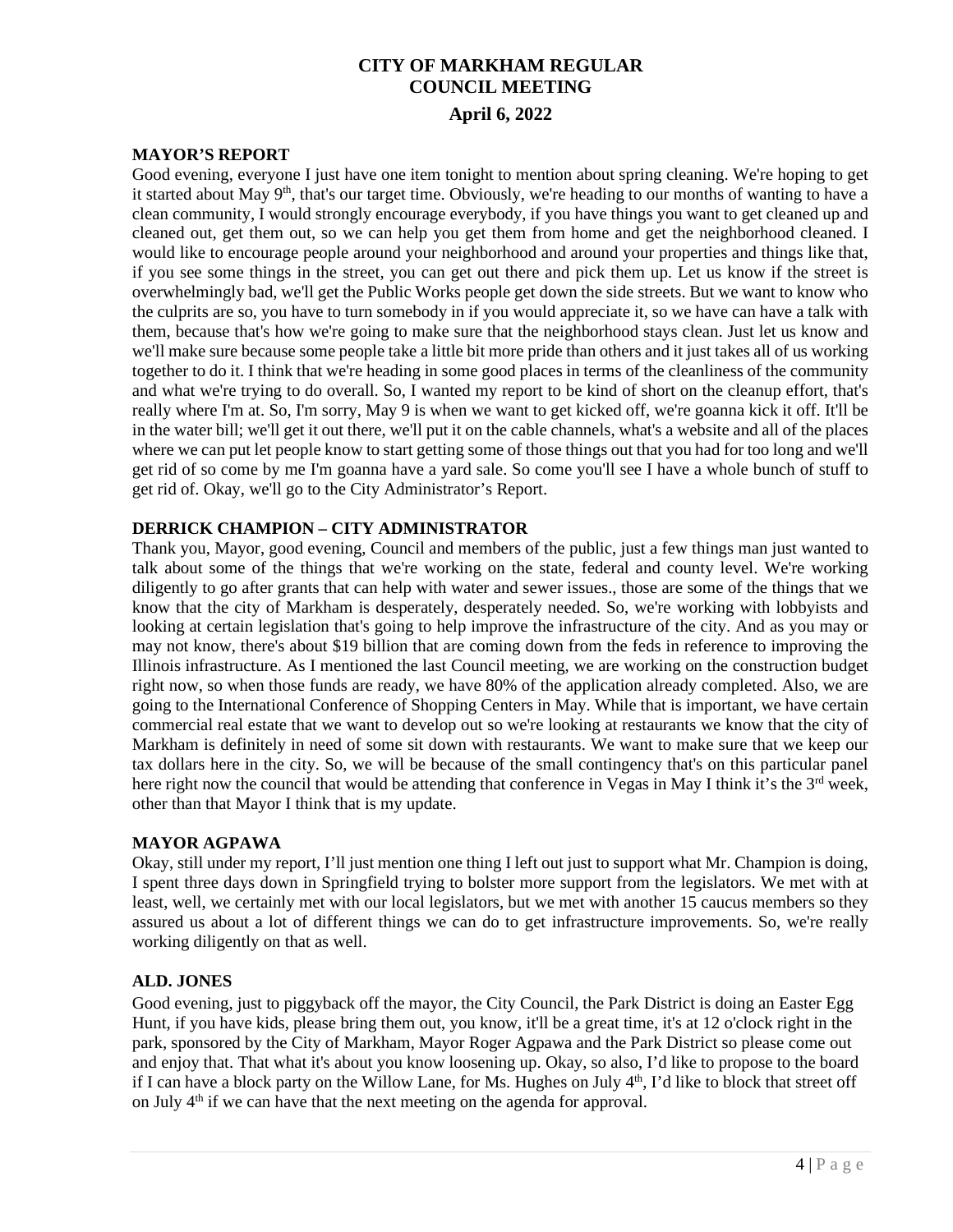*Mayor Agpawa* - We can go ahead as formality, it's something we can kind of just do administratively and get with the police. But it's always good to announce it to the public, you know, that way, you know, they usually get a consensus on the street. So, they come with a petition basically so everybody you know is pretty much in unison about doing it. But if there's anything contrary to it, you know, you would know because they're going to call you and complain. So, but to know we can test it from now they put it all in there and just let everybody go through the motions.

## **ALD. JONES**

Also, I'd like to mention that if you're in the third or you want to have a block club party on your block, let me know and I will sponsor. I know I believe in, let's bring the neighbor back in the hood. We always say we in the hood, hood but let's make the neighborhood and I think block clubs are where it's at, I grew up in Markham and I remember the block club parties we used to have, I mean it was just fun. You know it was a neighborhood we were a group of people come together to have fun and to enjoy each other's company. So, if you get bored and you want to have a get together, let me know I would love to sponsor you. I have to pull you know, how do we COVID-19 even if it's cooking so I'm responsible? And I like to help in that department. Okay, like, alright. Also, kudos to the fire department, police department, you're doing such a great job in the Canterbury area. I mean, I give you all the praise, we were having all kind of shootings, I got phone calls rapid shooting, you know, nobody can figure out what's going on. Well, the of feds cam in along with the police department, and found out the people who's doing these shootings, was doing some other stuff, they had guns and stuff, in their house. So kudos again to the police department and the fire

department for all they've done because it's just about making you all are safe and comfortable. You know, I don't like when people say they afraid to come out at night, you know, in Chicago you're in your car and can get shot. You know we not having any of that in Markham. you know, we're going to enforce the law if, you are going to do wrong, and we are coming after you. Thanks to the mayor he actually brought in more police officers that were transferred, because we believe in your safety. We want you to come out in your pajamas have fun, that is joke. But last but not least, one more thing. \ Pritzker has just approved, a 39 million-dollar assistance program. This Assistance Program is for all eligible households will be for up to \$30,000 in free assistance to pay your mortgage, your property taxes, your property insurance, your delinquent homeowners, and condo owners insurance fees, you know, is \$30,000. So, if you need assistance because due to due to COVID or things like that please come to get the grants paperwork. It is new, not the old one. It's actually it's a new one they approved \$39 million so please take advantage if you need assistance on your mortgage, insurance, even property tax, give me private text. Please take advantage of this. That's my report.

*Mayor Agpawa*- Ald. Jones I really want to you know, put the push out there like you're saying to a lot of your constituents in your ward about the block parties. No, we've been trying to do that the last several years. So that's just another small way of doing it to encourage people to come out within the community so please get with Ald. Jones or encouraging the other wards as well, I know they do Ward Fests but the smaller ones are just as nice. So please get with your Alderman about trying to celebrate and know your neighbors in the community.

# **ALD. BARRON**

Good evening, at the last meeting that we had lost Rob, retired deputy chief, memorial services were at the VFW last week, unfortunately I was out of town. But he's served the city when it was volunteer fire department with a lot of distinction and was a great guy. I'd like to wish everybody in advance Happy Easter. The VFW has two more fish fries, this Friday and the following Friday, everybody just raves about the fish dinners. So just that's that'll be been our report for right now.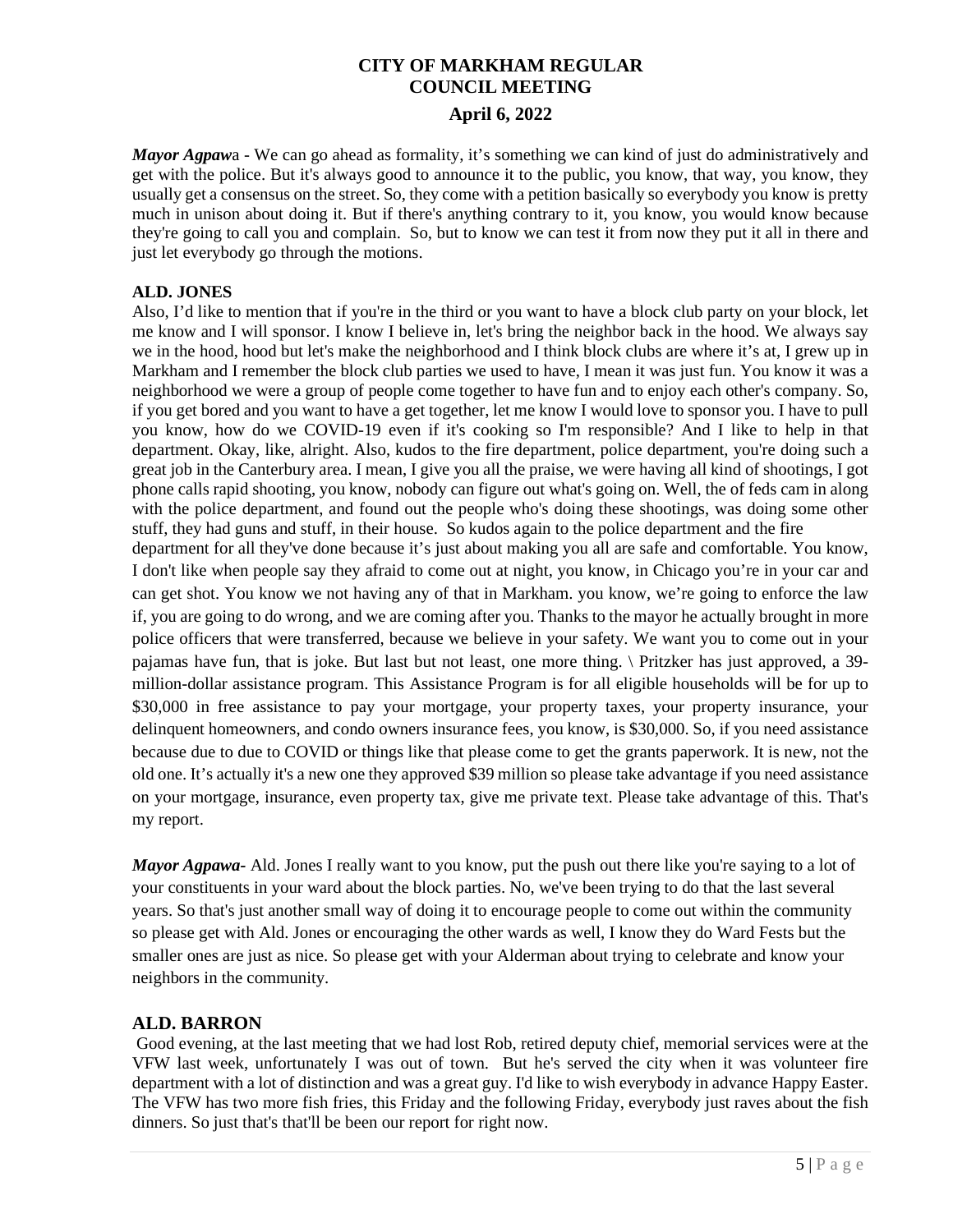*Mayor Agpawa* - Just to mention there's been several fallen firefighters since COVID, more than I can even name tonight. And there's been a lot of residents as well that we will try and memorialize. I think we really need to get together about that we a lot of people never really got any, you know, respects paid to them. So, I know that we're also working on a history program as well, but we've had a lot of people that we've only thing we could do is to do a drive by their house. I know we did a few people like that but not one the firemen did the bell ceremony for Chief Parker. So those things are quite important that we remember a lot of people who served of course I know you guys because I've been with them for years, for 40 over 40 years. But there's many others that we need to a lot of residents as well. So, we'll make up for some lost time and try and do some memorials. When the time comes, thank you.

### **ALD. HAMPTON-HOUSER**

Residents in attendance at this present time good evening to you all. I'm here I want to start off with just a word one in reference to abandoned homes. We know throughout the years of the city of Markham, we have had our true fair share of abandoned homes in our community. I have identified a minimum of 15 thus far that truly needs a lot of assistance. As far as tear downs and walking information, we had a meeting with the City Administrator and we're actually figuring out funding in reference to how to get those particular properties tore down. Number two, tree cutting has started as well. A residence in Ward 1 has identified a lot of the trees that need to be cut down or trimmed back. Also, the trees that you had given me as well and brought that to the Mayor as well, so we are truly working on that and if I'm not mistaken the thing was we'll be starting on that this week or the early part of next week in reference to go ahead and get those trees and stuff cut down especially when there's no leaves on the trees that's the best time to actually utilize that service. I do have a Coffee SIP that's coming up with Ward 1 at this particular Coffee Sip, I'm going to go into more details in reference to educating individuals on exactly how the protocol goes about in municipalities. So, when you come to me and you say you know, I need a tree cut down, or I need this house trimmed back well, whatever the case would or demolished, there's procedures and I think it's important that you understand, and try to help educate the individuals on exactly what the procedure of the protocol is to that, because many times when you ask for something or whatever, it doesn't happen simultaneously, we have to make sure that we strategically figure out the correct and the legal way of going about doing that to make sure that we don't get sued and they take your taxpayer money. So please get an opportunity to come out next week. Saturday, which is the 17th it is next Saturday. Not this upcoming Saturday, the following Saturday from 10 to 1 at the Markham Community block club 162<sup>nd</sup> and Laflin. Also, please be looking out, Ward 1 for our newsletter, I have a newsletter that's out at this particular time. I'm going have a mail out as well, I have information on what's going on in here, it gives you a lot of information on what's going on in the city of Markham and what's going on in Ward 1 and also some educational information that we need to share as well. So, we can live in a community, but we still need to be educated about how democracy and municipalities work, so please be looking out for this newsletter as well. I also want to say that Ward 1 will be having our festival, which will be August 27, 2022, is going to be a key part as well. Of course, we have one thus far under this new administration one thus far at King Park, but because of the COVID for the last two years it just wasn't safe. But I pray and make sure that our COVID level stays down to the point where we can all gather up, have a good time and have an awesome fest for the children, for the adults, free food the whole nine yards. And if you attended the first one, you can imagine what this was going to look like as well. And so, we also want to have a lot of educational things going on at that session. as well. So please be aware that you know how we had the police academy, where anyway, I had some conversation and had a meeting with the fire chief as well. And with its fire chief, I said I think it's important that not only do we educate individuals in reference to what happens in legal part of the police department, but also educate you what happens on the fire department side, so we're actually putting together some dates and times to try to get everything situated so we could actually have not only a Police Academy, but also a Fire Department Academy as well. And so, they have educated all of us so we can be well rounded. And then also I want to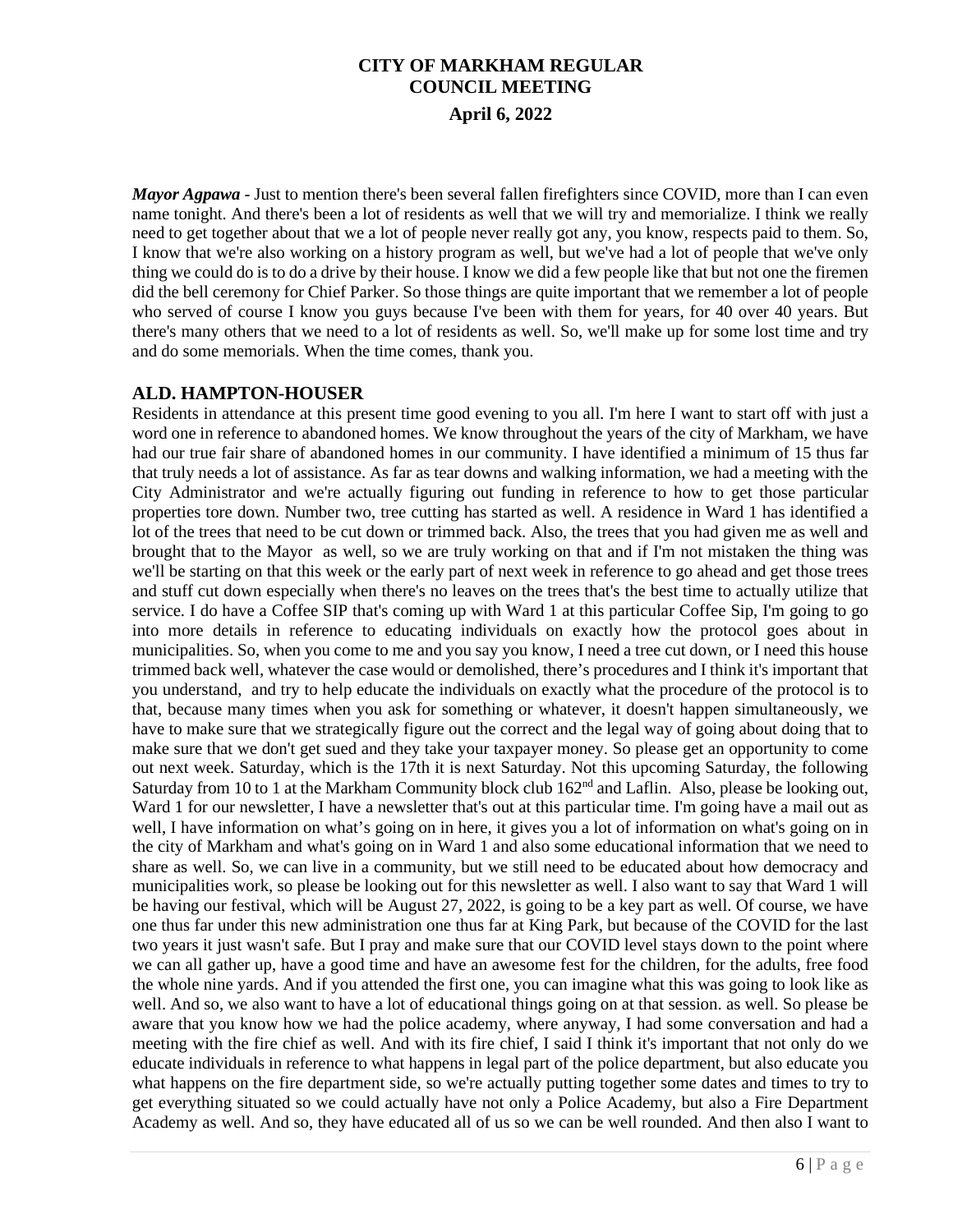give kudos out to the Public Works they truly been out here, and they have a truly working hard trying to get a lot of things done, trying to make sure that we can get these easements cleaned up a little bit more. The abandoned homes cleaned up and so I had a meeting with Ed and he stated that basically what he's going to do, he's trying to switch things up a little bit and we're going to be working more toward and it is going to just continue wards 1,2,3,4,1,2,3,4, until we can get a good control over the of growth of the shrubs and the weeds and everything for these vacant homes. So please be patient with us, we are truly working towards that. And then last but not least, I just want to say Happy Easter to everyone whoever it applies to. Happy Easter to you. Thank you for coming out to the City Council Meeting because you're not here for no reason you're here for a reason. So, I want to thank you for that as well. Oh, one more thing I'm sorry, at this particular time do you all are you all aware of our siren system so when you hear the siren, what do you think? Do you just ignore, or do you say all that happens all the time? What would that siren system this is why education is so important, the siren system is tested the first Tuesday I think the first, the first Wednesday of each month. So, when you hear that siren system, you'll hear the sound go up and then fade down and go up read a fade down. That means it's in the testing area. But when you hear a siren it has a high pitch constantly, that means there was a tornado spotted dispatch alarms the service system for you can be alert and be aware that you need to seek cover because that tornado is in our area. So, we're in the season right now with tornado season is what is cold and it's warm and once that combines together it creates a tornado. So please whenever you hear a siren whether at night, middle night, whatever, just remember, okay, let me listen for the tones. Listen for the tones. If you go up and down, we're good. If you stay high, hey, we need to do something. So, I want to just make sure that we are well educated about that as well. That's my report, I thank you.

**Mayor Ag***pawa* - I just want to let anybody's award one you don't want to miss her meeting. You see where it's going in terms of really trying to educate the public about what we're doing and from day to day and making some better understanding. And so, it's really good that we're getting into the wards to try to broaden what people know about community and what, what different things mean. And we'll have a lot of for some people who don't know who Ed is, he's the superintendent of Public Works that's what she was referring to, with Public Works. And so, these are the people that get things done and they're in communication with getting things done in the ward. So, we really want to make sure you get in touch with your Aldermen about the things that they're doing in the wards.

### **ALD. MCDOWELL**

Good evening, Mayor, City Council and pubic, tonight, on my report on 158<sup>th</sup>, I noticed the 16-wheeler truck parked there, the trucks are not allowed on the street. I did reach out to lieutenant, and they came out and checked it out and towed the truck. We have numerous of cars that 158<sup>th</sup> Street it is almost becoming a parking lot. We more patrol over there because the residents actually have driveways, so I'm asking for more patrol on 158th Street. Also, residents are asking it's starting to get a little warm, and I know last year we spoke about the speed bumps, or speed humps, so I just kind of want to know our status with the speed bumps. So are we back to the residents regarding the speeding down a lot of our streets I turn that list over to the field supervisor Ed, so just kind of an update on what's going on with those? Also, I have received numerous phone calls from some of the local businesses in our ward who are asking for special permits to have different events in their parking lot, So, Mr. Champion, I will give you the names of those interested who are reaching out if they're required to have a special permit and last, I would like to wish everyone a happy resurrection.

*Mayor Agpawa* – In reference to speed humps, I have a meeting with Public Works tomorrow. *Ald. Barron* - They've been ordered.

*Mayor Agpawa* - Yeah, well we got to make sure that they arrive this time. I think that we had said anywhere from six to six to 13 months right, COVID was a problem. But we got to make sure we get them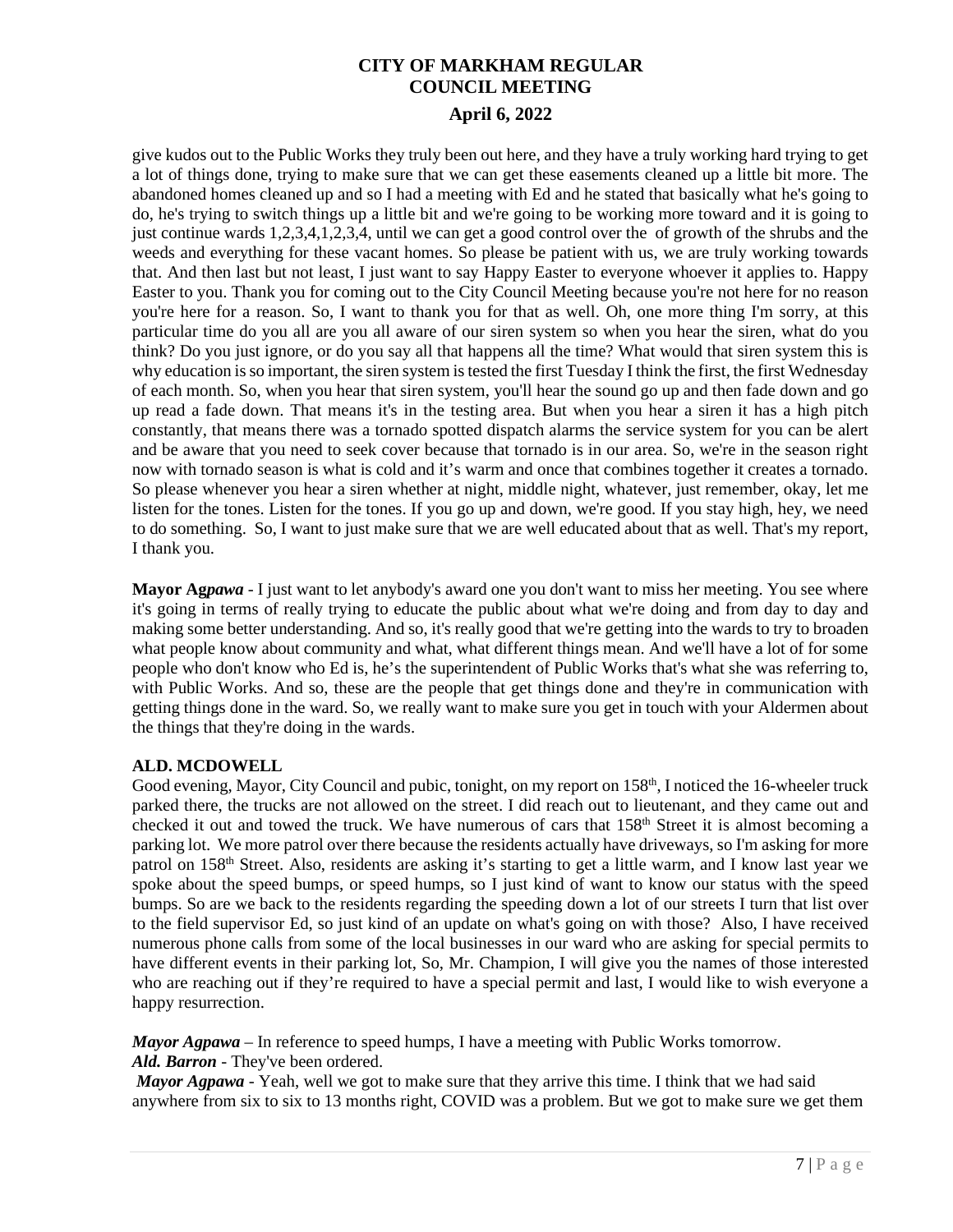### **April 6, 2022**

in. We had some other alternatives I just need streets from you all where you're having trouble. Myself, the and the Administrator, we're meet with Public Works tomorrow. So, we were meeting in fact about several of these items, and just as Alderlady mentioned out here about the rotation of cleaning of wards. So, we've got several things that were mentioned.

*Ald. Barron* - I believe that the speed humps are ordered six to eight of them for each ward, that's out of New Jersey.

*Mayor Agpawa* - All right, we'll follow up. Just get the streets that you have interest for, and definitely you know how this kind of goes make sure we're talking with those residents, you know, with what one likes the other one doesn't know how that goes.

*Mayor Agpawa* - Let me just mention tonight, we have a lot of people here. You'll be limited to three minutes. We have a timekeeper, the City Administrator but you're welcome to speak tonight.

### **CLERK**

We have people signed in to speak.

### **MOTION TO OPEN FLOOR TO PUBLIC**

Motion by Ald. Barron, seconded by Ald. McDowell to Open Floor to Public. *Roll Call: 4 Yes/0 No/0 Absent-Motion Carried*

*Vicki Halsey* - Thank you to the Mayor and the Markham resident who came out to support me tonight. I grew up here in Markham, I moved here in 1976 my mom still lives here in the 2<sup>nd</sup> ward. I started working for myself in 2000. I started with a barber shop; it's based on 73rd Exchange in Chicago. Within that time, I relocated and moved over to South Shore at 70 and Crandon, in a community where I did block club parties, school giveaways, pens and book bags, that was my life. And then my passion was always a bar an opportunity came to purchase a bar on 83rd South Chicago, called the New Celebrity Lounge. Well, there was a Celebrity Lounge there when I brought it. I took this old bar that was gang ridden, young folks running rampant, and I made it one of the hottest premier spots on the South side of Chicago. Because I'm from Markham, I wanted to take my skills and my ambitions because my mother is still living, she's 75 years old drives past this place every day. I wanted to come back to Markham to bring my skills and talents and my ability to Markham not just a bar for adults, but a menu and grill area where we have healthier choices, where we're not just eating fried foods all the time in the bar, but to actually build a community around that and to do that same thing that I did a city with the block club parties and all that. I submitted the application I came to Markham in July to report what my plans were for George Bar and Grill that became available for sale at 157th Kedzie. I was told to go to the Building Department and put in my application, I paid my fees for my inspections, I waited the beginning of October I got all call about the inspection being scheduled. October 11th, I got a call and said no mistake, was your application wasn't approved yet. So, you must wait, and I waited and waited and waited. I'm here today because you guys did a vote and decreased the liquor licenses in March. As my application said, pending since August, knocked me completely out because now I'm told that there are no more liquor licenses available, although my application has been pending since August, so I'm asking this council with the support of all these people that came out today to grandfather my application in so that I can get a liquor license and open my doors. Thank you for your time and appreciate your consideration and y'all pray for me.

*Dr. Cornel Darden* - Good evening, Mayor in the great city of Markham, my name is Dr. Cordell Donald Jr. I'm the President and CEO of the Southland Black Chamber of Commerce. We've had a lot of issues here in Southland with opening business. We have a lot of members who have consistently reached out to their local communities that they were born and raised in and prepared have a very, very difficult time, especially over the last two years. I want to say the Chamber does an average of one to two calls a week when people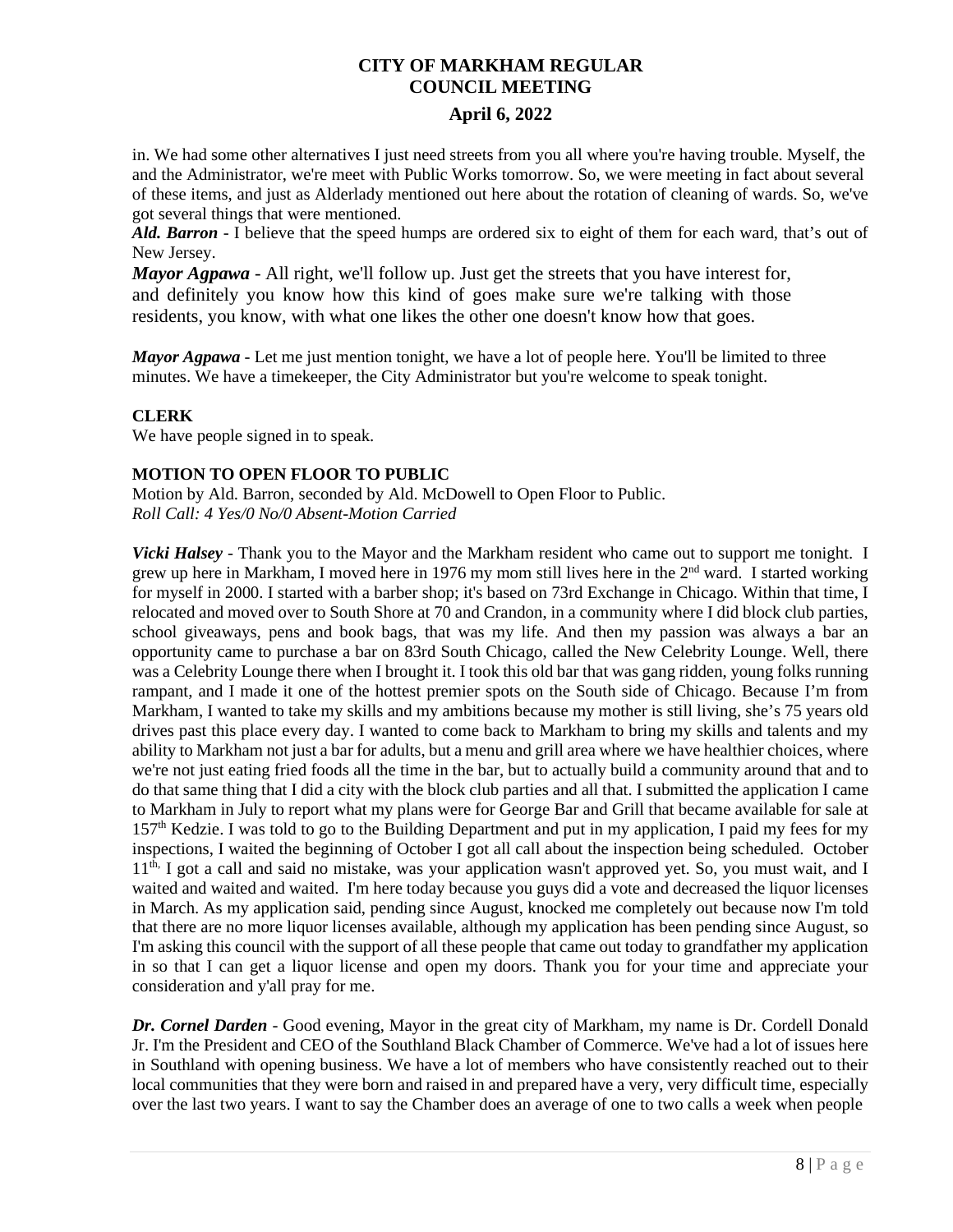call in and crying because they've been denied a business license. They've been denied a liquor license. The Chamber is an institution, it's the very largest, we're actually the largest Black Business Association in the State of Illinois, we have a very well-trained staff, that's very knowledgeable about laws, about policy and those sorts of things. We've seen a rapid capriciousness, the welfare, and some of you may have known about some of those issues, but it happens over and over and over. The saddest thing to me, is that we're from these communities where we're having the most problems, but we don't have those issues and say in Orland Park or Frankfort some of you may know black people in this country, open businesses, more than any other ethnic group, we open more business, but because of discrimination, because of capriciousness, like we see here with the Southland, those things caused to fail at a higher rate, even though we create more businesses. I believe that communication is key. I believe that we need to communicate more with our local officials and municipalities. Communication leads to collaboration and some of our problems. I've definitely would like to sit with you Mr. Mayor, to discuss some of the things and not anything specific to Markham, but just with the work of the Chamber what we've been doing and also how we can collaborate with you guys. We have about 13 municipalities that are members of the Chamber like Blue Island, Orland Park, Frankfort, Chicago Heights, Dolton, Robbins, they're all in part, I think it would be a good idea to have Markham as a member and we would love it thank you.

*Sam Alam* - My name is Sam and I have been going to George's for about 15 to 20 years, and I think it's a very comfortable place for senior citizens like us to attend. It's never been problem lately, but the problem is no different than other bars in Markham, such as Kickoff's or any other bars that there I think is very wrong, how you treat this lady. I really do, she's put a lot of money into rebuilding this bar. She renovated she's even changed the age group of people to attend. Like I said, I've been attending for lot of years, and you meet good people there, they are nice people, so don't judge the bad people over the good people that comes to attendance bar. I really feel sorry for her, we all do it's not just me, there's a lot of people that attend to George's and we miss it. We truly miss it; we want to come back to Georgia we're waiting on it to reopen. You know because it was a good place it was a good place; there was union workers that attended there, there was good people that attended you know cannot hold her responsible for anything that happened before she owned the place. I think it's wrong how she's been treated, I think it's personal, I just hope that you guys just look at it a different way. So, I don't know just look at the person who's a good person. I think the bars is a nice place. Like I say it's good for people that are my age to just hang out with people like me. That's like me, you know, so just we ask you to re-consider.

*Pam Jones* – Good evening. My name is Pam Jones, I live right behind George's, there's about 15 of us I represent, we are putting a petition together. We've had shootings, most of us are retired, we can't sleep until 3 or 4 in the morning, we have shootings over there where we have to get down on the ground. We can't sleep so much noise if going on didn't catch the noise going on, they're cussing and fussing, throwing bottles. We can't control who comes into the neighborhood, all of us are good people here. I'm telling you we can't watch the TV, next thing we have to get on the floor. When people come you don't know what they have in their car, what they have with them most of the time. I'm here to say what we have been going thru the last couple of years, we love it here, but we don't want to feel that we can't come home, can't go to sleep, But we have residents that are really scared when those crowds get all loud, it's like they are in our back yard or on the street corners. Thank you so much.

*Melanie Spears* – Good evening, I just have two things number one I've been in my house on the south end of Oxford Drive since 1971, approximately a week ago a officer came to my door, asked me did I know what was going on across the street. Then he showed me bullet holes in my house. I'm a firm believer in God. I was in the back of the house, but normally I sit in the front of the house watching television. The bullets did not come all the way through, partially I think because I had siding put on the house and the wood behind it probably caused the bullets to be embedded there in the house. One by the kitchen one above the living room picture window. It's my understanding that there have been many problems with the family across the street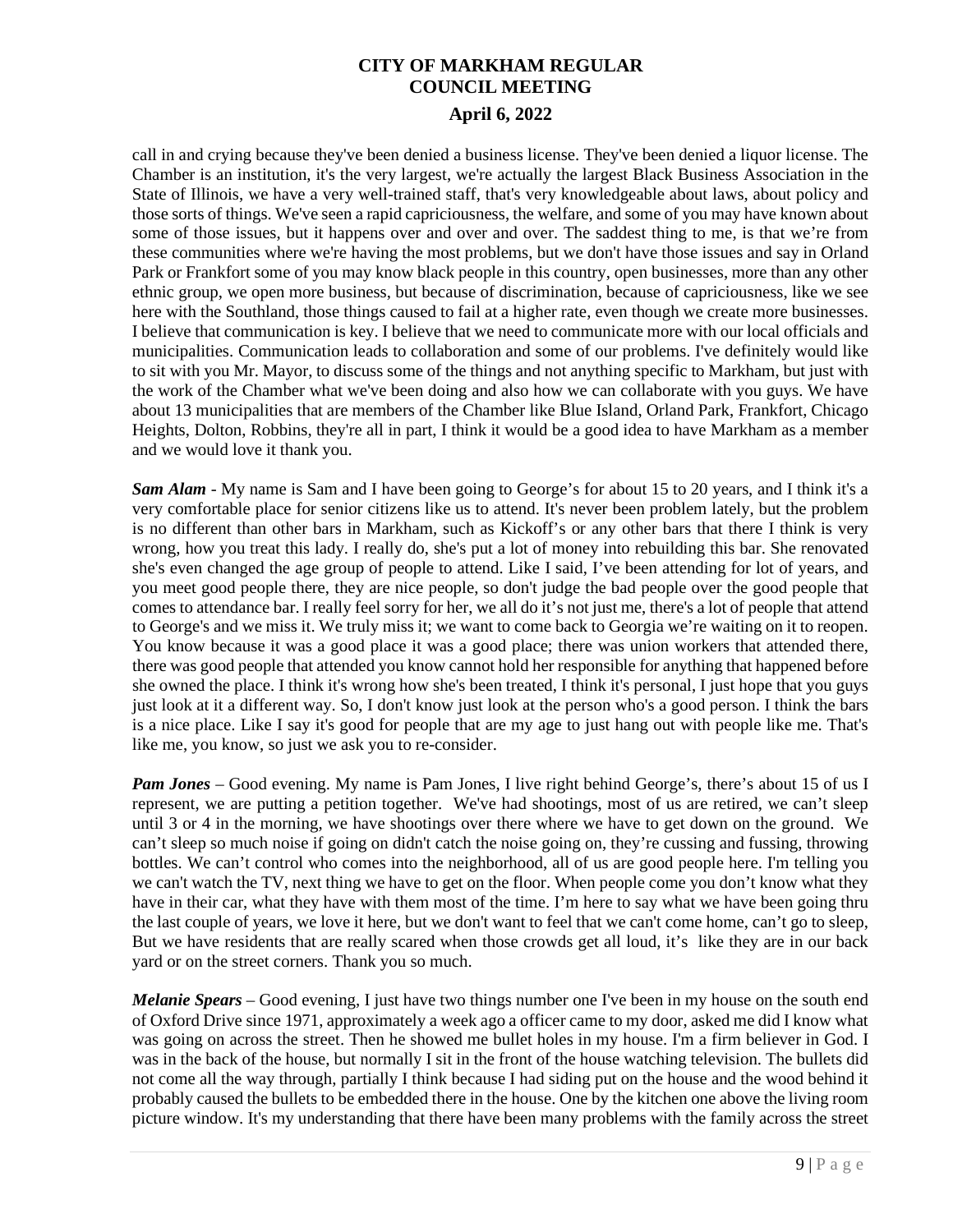where the bullets would have come from and then someone had circled in the circle approximately three times, the third time is when they started shooting into the house across the street and the people returned fire. I've been told that a request has been made before to get those people out, I don't know whether they're buying. Secondly, the ring doorbell assistance, I know the city of Chicago is doing this and I wanted to know if we could get something like that in Markham, because I don't know about anybody else, but Alderman Jones knows I would call in a minute about what's going on because I feel like that's my responsibility, not just depend on you all and the police department to do something and we as the residents keep quiet. South end of Markham has been quiet all these years, most of these things happened recently. We need more police patrols and for them to be seen not just during the daytime, but also at night, because in the winter I have some idiot that comes in and do those donuts in the snow in the circle, if t they lose control, they're going to be sitting in my lap. I don't have any problems your police department that tell you they don't have any problems with me in all these years, I pay my taxes. So, at this point, something needs to be done to help the residents of the city to help the city maintain that level where more people are going to want to come and be residents and not have to worry like previously said to have all the shootings and things going on and there's no deterrent. Thank you.

*Mayor Agpawa* - Let me just address before Mr. Reed comes up. Miss Spheres, we're going to take some time with you and call me and Ald. Jones we'll get together. We have started addressing the immediate problem over there. So, I can tell you that the next day we started right away getting with the problem we know about it. We've dug into it much deeper, so we'll give you some details. It's not up to you to do what we need to do, but we do appreciate how much you want to do. We want you to be safe, but don't get in harm's way over there. So, we're going to take some time with her, let's do that Ald. Jones and I will get with you. And we'll take some time to tell you what we're working on, with the police. Okay.

*Mr. Willie Reed* -Good evening, Mayor, Council and citizens of Markham, resident on Whipple for over 39 years now. The major problem that I have come in contact with is standing and flooding water and all this rain. I know you all have faced similar problems and most detrimental thing to a house is standing in flooding water we paid Calumet Drainage, a little sum but from all of us it amounts to a large one. I believe that should be used utilized to get some drainage and get hat standing water out. I know this is the prairie and it to the prairie but there should be some communication with the prairie that we will not have to have standing water in the back of my house. So that's my concern for all I know we all have that problem here because I've been around in the area, and we need to get Calumet Union Drainage to get some drainage so that the water can move out

*Mayor Agpawa* - Mr. Reid, I'll touch base with Ald. McDowell, and we'll get over there I noticed in the last few years it's gotten increasingly worse behind the properties on Whipple on the East side of those properties. I don't understand what it didn't drain like that before it drained much better. So, I don't know, I know that there is a there's a culvert that kind of runs to the to the prairie so maybe that might have an issue where it's backed up. We'll find out, Ald. McDowell, can we get together?

*Mayor Agpawa* - Let me just make a couple of comments about a couple of things that when people come up to speak tonight, let me just mention, and I'll just be a little specific to be fair with you as I can be, Miss Hosey I know that you did come and approach the city some time ago, I know you've been here a few times and you talk with the City Administrator over time, but there was some processes ahead of you. before you had even gotten here. I've been here for five years, solidly three or better so there's been things that have been decided way before you got here in terms of what the city's plan or vision is and where it's heading to. So, I know that your process had some missteps in it, and they weren't all belonging to us. It was the owner that was down there. You made an agreement with them and never talked to us about those agreements until later. They had their own problems way ahead of you as well. So, but to not just address your issue, you know, longevity has its places. I've been here since 1961. And, you know, I do know one thing of being here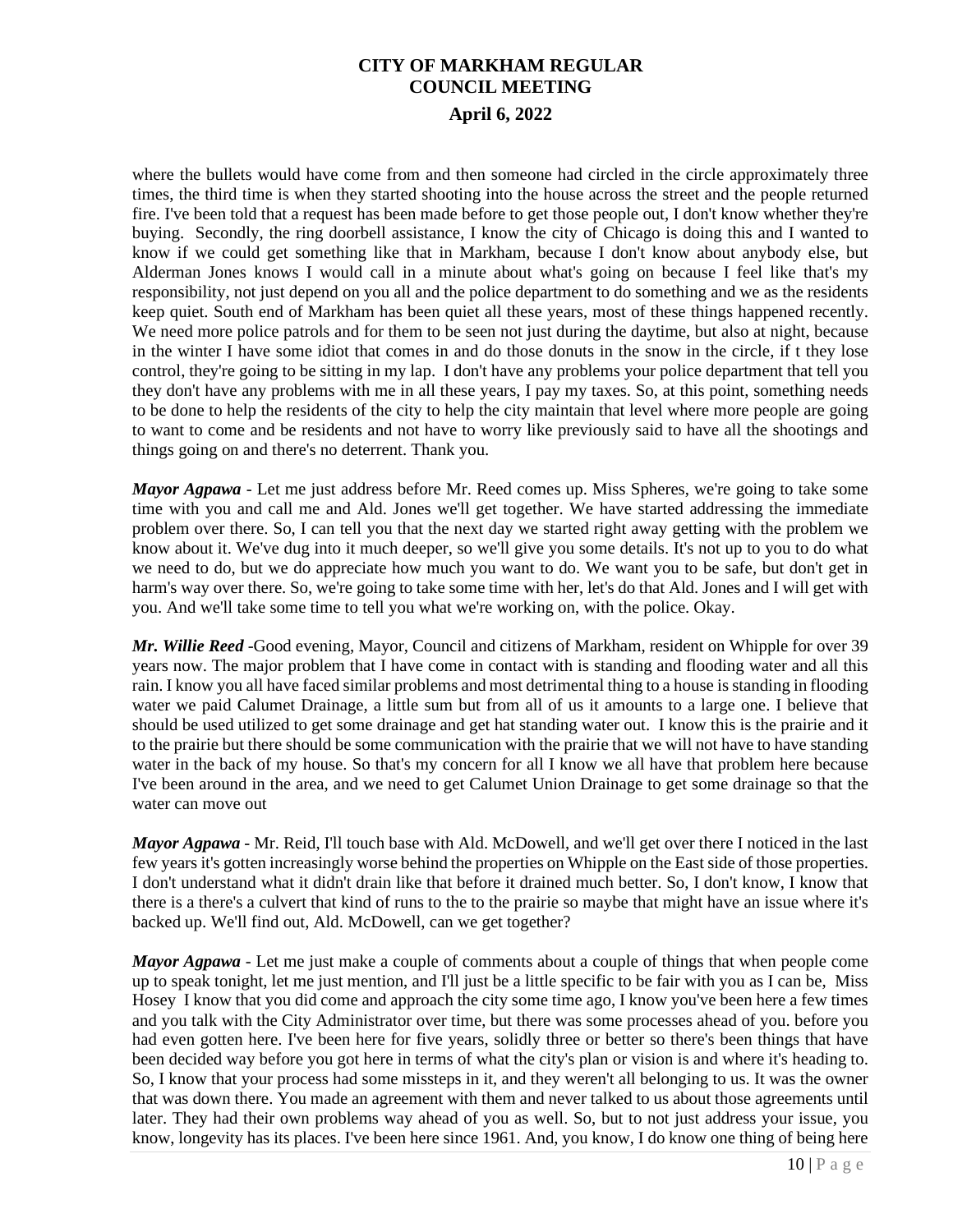for about 45 years, so it'd be maybe about 15 years old when I started coming around doing anything. Markham has had its share unfortunately and if you lived here at one time you did you understand you should understand or you may or may not that we've had more than our share of some of the things that you're requesting. We don't want to have to crush your dream, but these people have dreams too. They have dreams of tranquility in a different manner different way, and we have other bars in town, and we had made, I made the decision as the Liquor Commissioner to reduce what we have. I think that that's what my responsibility is, and that's the position I took as the leader of the city. I'm not sure what Mr. Darden was saying in terms of capriciousness that I don't think that that's the case here and I don't think you've been treated unfairly. It just doesn't work for you, so what may be fair for you may not be fair for somebody else. And maybe there is a problem in southland but these council members their vote, they vote, and they have a say as well. And every time that we have issues, we discuss them, that's democracy, I'm not running a dictatorship here. I'm running a government and that's what we're responsible for, I'm responsible to the people not to a special interest or a specific business. I have a responsibility to everybody, so where it didn't work for you, it worked for three other bars. They are open, and then they were recently under fire because of a couple of other bars that have been issues, and that's just kind of how it goes sometimes. These are these were processes. I would just say that, again, there's nothing personal here.

If anything, I could take some things personal because I have an address here, but I'm not. I'm taking it in the realm of what the people want, and I get phone calls equally about support of bars as well as I get them to where they don't want to. So, we have to balance it up. And so, we've had plenty of blood in our streets we've still got people that not just maybe your bar or another bar could bring, we got people here evidently that are magnet to bring in some people that shoot and Miss Spears can't live like she needs to live on our street. So that's our challenge is to try to do what we need to do internally in our community, and some people, we had three businesses that they ran right through, and it worked for them. Some of your steps didn't work for you and the timing wasn't there. I can tell you again, what we had planned in terms of what we're going to do with this community was before I ever met you, and you've been here a long time, but I've never met you up and down the street, but no disrespect to you or any other business, so that's why I'm taking the time to mention it. If it weren't important to me to mention to be fair with you or any other business, I'll be fair with you and equally as I have to be fair with the residents, and sometimes it doesn't. We have businesses that we deny and every business that comes to the community doesn't mean that they open, you know, it's just like, you have to understand there are people that take the police and fire exam and they fail it. And guess what, it's a good thing that they did, because they shouldn't put out a fire if they can't pass the test. That doesn't mean that maybe something else is for them. I'm not going to tell you or anybody else what's for you. But I'm just using an example to some things don't work out, you know, I certainly hope the best for you. I think that we said you can maybe entertain doing something at that location different. We can see a different business model or different plan, but it won't be involving alcohol because we're not going to have licenses for that. And that's where we're at this point. I made that recommendation, so as Liquor Commissioner and that's the right of the people. I was elected by the people, that's why I made that decision. Had I felt that people were going to be for it. I wouldn't make that decision. I have an influx of people that say to me, Mr. Mayor, we don't we want more bars. We want a bar or more bars than I have to listen. But I'm comfortable as the Liquor Commissioner and the Mayor. Even with all the businesses that we do have or don't. I was elected to do something and that was a position that I've taken. And that's kind of where we're at this point, so if you want to submit something different, we'll look at it and we'll listen. And if this resurfaces again, somewhere down the line, maybe you know that may change the environment or the thought of, or the vision of what we're going to do may change and we may want to entertain more bars. Again, Markham has had more than its share of gunshots and shootings and people that have died. Police officers that have gotten shot. So doesn't mean that would have been your business, doesn't mean that would